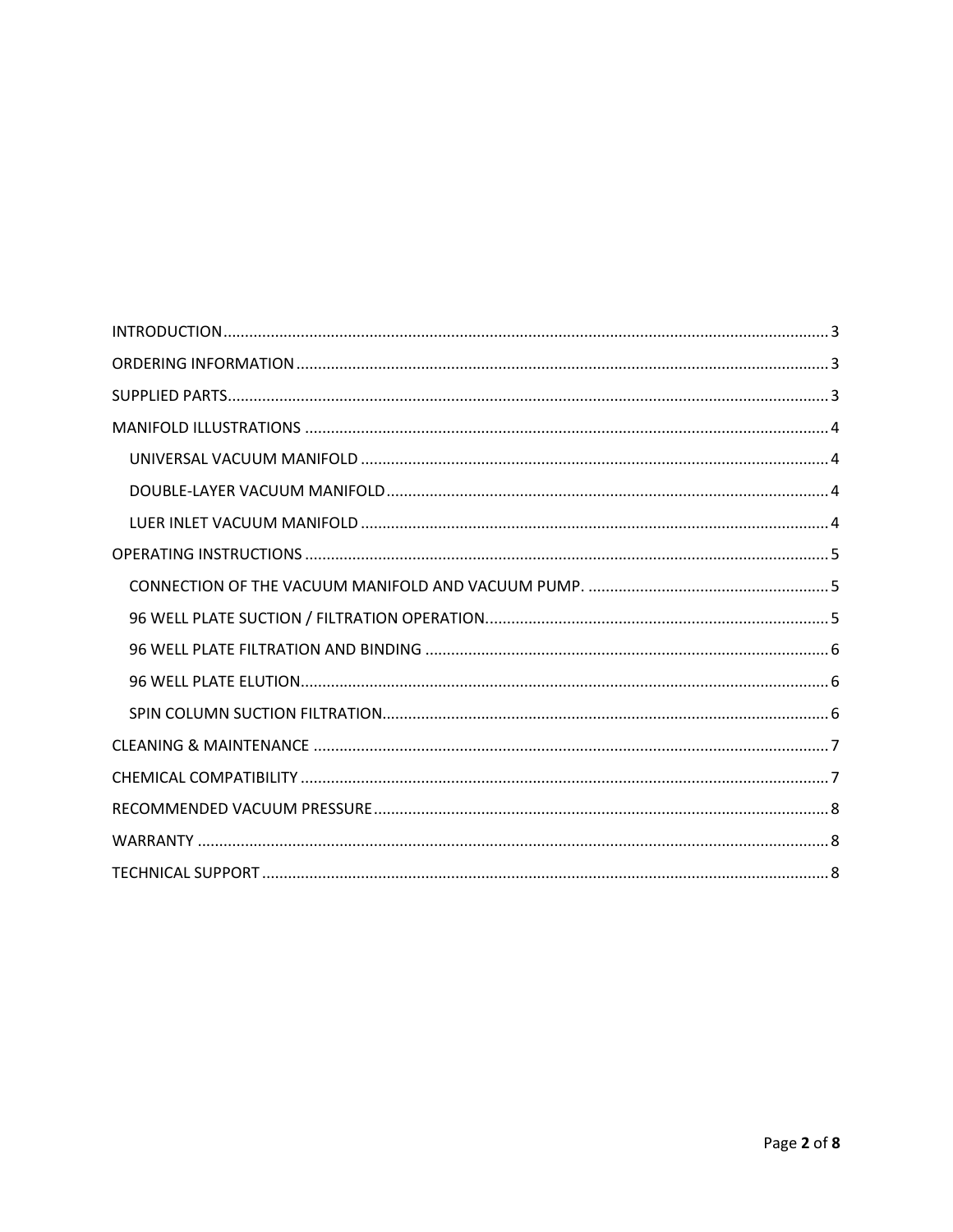<span id="page-2-3"></span>Before using the instrument, please read the operation instruction handbook carefully. We recommend that all the components and accessories be cleaned with a suitable laboratory cleaner and rinsed thoroughly with distilled water before use.

# <span id="page-2-0"></span>**INTRODUCTION**

BT Lab Systems' Vacuum manifolds are designed for high throughput applications, such as nucleic acid extraction, solid phase extraction, protein precipitation and Oligo Synthesis, compatible with 48/96/384 well plates and luer-inlet spin columns. The use of negative pressure avoids repeated pipetting and centrifugation and simplifies the nucleic acid extraction process.

Made of integrated anti-corrosion material and firm design, the Vacuum manifolds have excellent stability, flow rate and reproducibility. The following models are available:

- **Universal Vacuum Manifolds** are applicable to nucleic acid purification, solid phase extraction, QuEChERS, protein precipitation, and removal of matrix such as phospholipids.
- **Double-Layer Vacuum Manifolds** enable filtration and extraction at the same time, applicable to nucleic acid purification, solid phase extraction, protein precipitation and removal of matrix such as phospholipids
- **Luer-Inlet Vacuum Manifolds** applicable to large-volume nucleic acid purification.

#### <span id="page-2-1"></span>**ORDERING INFORMATION**

| Cat. # | <b>Description</b>                    |
|--------|---------------------------------------|
|        | BT2102   Universal Vacuum Manifold    |
|        | BT2103   Double-Layer Vacuum Manifold |
|        | BT2104   Luer Inlet Vacuum Manifold   |

#### <span id="page-2-2"></span>**SUPPLIED PARTS**

| <b>Product Component</b>      | <b>Universal Vacuum</b><br>Manifold (BT2102) | <b>Double-Layer Vacuum</b><br>Manifold (BT2103) | <b>Luer Inlet Vacuum</b><br>Manifold (BT2104) |  |
|-------------------------------|----------------------------------------------|-------------------------------------------------|-----------------------------------------------|--|
| <b>Vacuum Manifold Base</b>   |                                              |                                                 |                                               |  |
| <b>Waste Reservoir</b>        |                                              |                                                 |                                               |  |
| <b>Top Plate Support</b>      |                                              |                                                 |                                               |  |
| <b>Bottom Plate Support</b>   |                                              |                                                 |                                               |  |
| 6 mm Pad                      |                                              |                                                 |                                               |  |
| 15 mm Pad                     |                                              |                                                 |                                               |  |
| <b>12-Position Spin</b>       |                                              |                                                 |                                               |  |
| <b>Column Lid</b>             |                                              |                                                 |                                               |  |
| <b>12-Position Collection</b> |                                              |                                                 |                                               |  |
| <b>Tube Rack</b>              |                                              |                                                 |                                               |  |
| <b>Connecting Tube</b>        |                                              |                                                 | 12                                            |  |
| <b>Sealing Plugs</b>          |                                              |                                                 | 12                                            |  |
| <b>Vacuum Gauge</b>           |                                              |                                                 |                                               |  |
| <b>Connecting pipe 1</b>      |                                              |                                                 |                                               |  |
| Connecting pipe 1             |                                              |                                                 |                                               |  |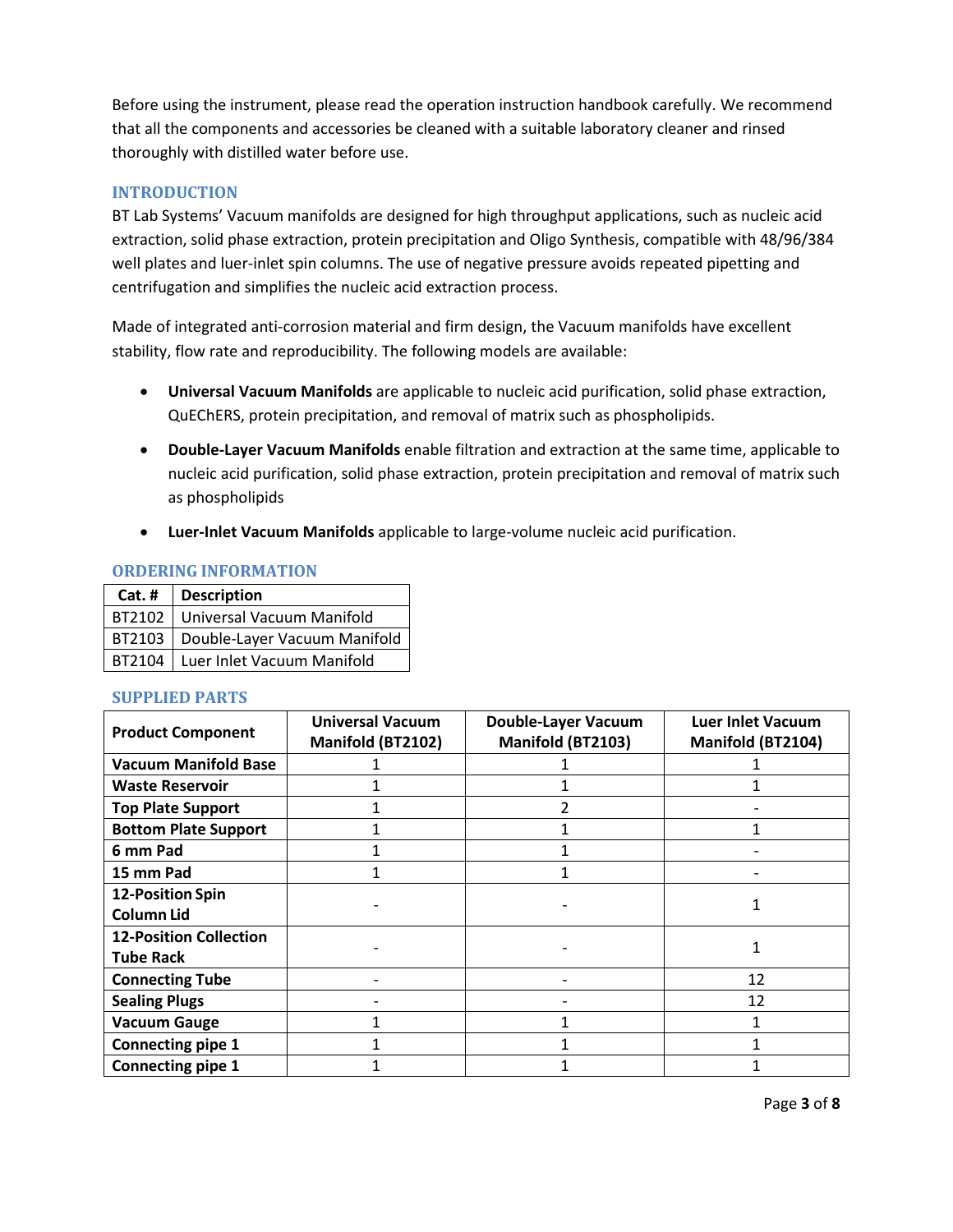## **MANIFOLD ILLUSTRATIONS**

#### <span id="page-3-0"></span>*Universal Vacuum Manifold*



- 1. Base
- 2. Bottom plate support
- 3. Top Plate Support
- 4. Waste reservoir
- 5. Base Pad

# <span id="page-3-1"></span>*Double-Layer Vacuum Manifold*

- 1. Base
- 2. Bottom Plate Support
- 3. Top Plate Support #1
- 4. Top Plate Support #2
- 5. Base Pad
- 6. Waste Reservoir

# <span id="page-3-2"></span>*Luer Inlet Vacuum Manifold*





- 1. Base
- 2. Waste Reservoir
- 3. 12-position collection tube rack
- 4. 12 position spin column lid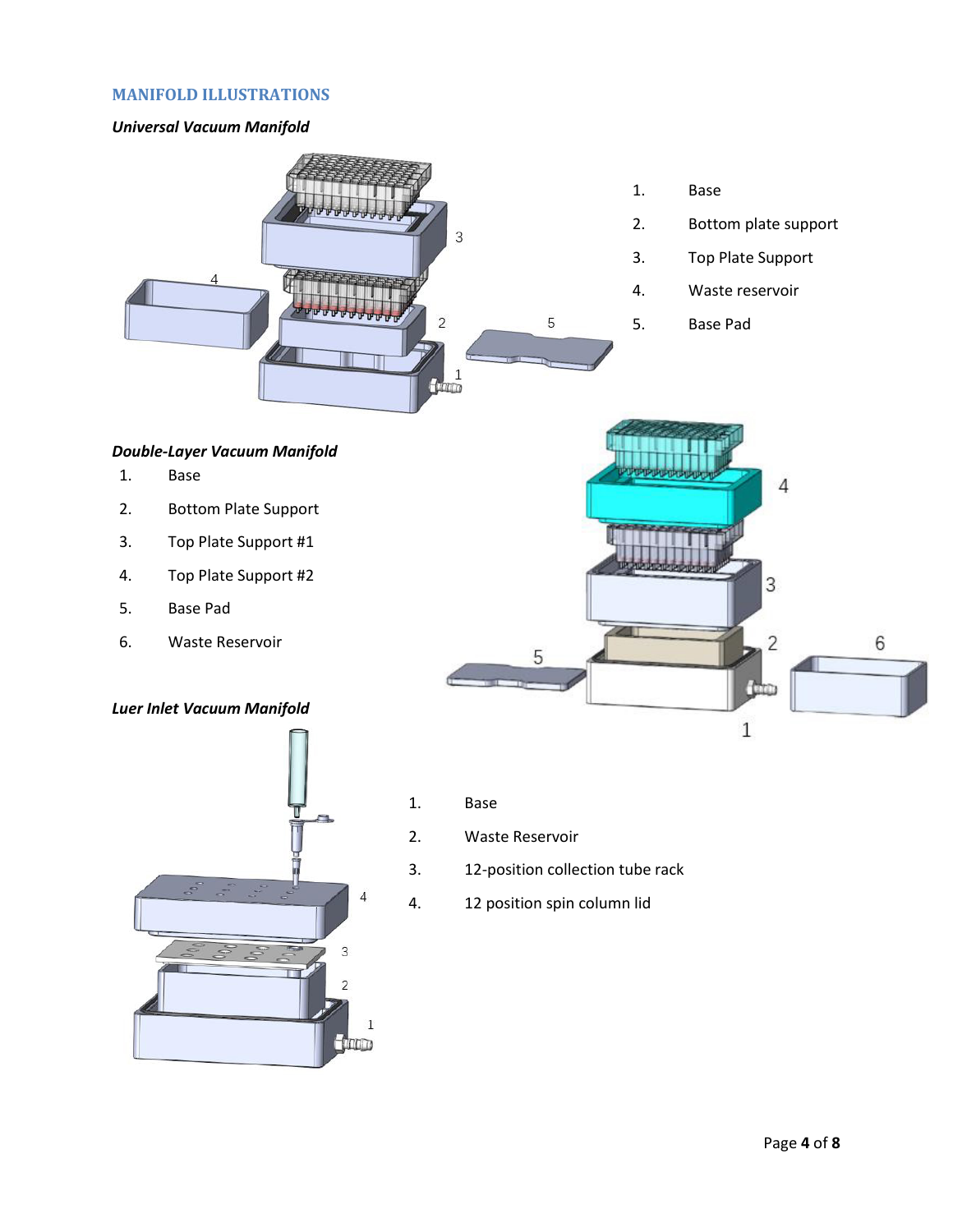- <span id="page-4-3"></span>1. Vacuum pump plug
- 2. Adjusting Knob
- 3. Manifold plug
- 4. Vacuum Control Switch



#### <span id="page-4-0"></span>**OPERATING INSTRUCTIONS**

#### <span id="page-4-1"></span>*Connection of the Vacuum Manifold and vacuum pump.*

Below are two methods to connect the manifold to vacuum pump:

- 1. Connect the manifold directly to circulating water vacuum pump or oil-free vacuum pump (or other vacuum pump) through connecting pipe 1/2.
- 2. Connect vacuum pump plug (1) of vacuum gauge to circulating water vacuum pump oil-free vacuum pump(or other vacuum pump) through connecting pipe 1, and connect vacuum gauge manifold plug (3) to manifold through connecting pipe 2.
	- a. Vacuum Gauge Adjusting knob (2) can be used for adjusting internal pressure and the vacuum gauge vacuum control switch (4) can be used for relieving pressure. *NOTE: The vacuum manifold internal pressure can be monitored by the vacuum gauge. By adjusting vacuum gauge, the extraction process can be better controlled to achieve the best effect.*

#### <span id="page-4-2"></span>*96 Well Plate Suction / Filtration Operation.*

*NOTE: 96 well plates suction/filtration are mainly applicable to the washing process of nucleic acid extraction, this process can be operated with universal or double layer vacuum manifold.*

- 1. Put the waste reservoir into the base and place the top plate support over the base;
- 2. Place 96 well extraction plate on the top plate support, ensure that the 96 well plate is firmly connected with the manifold;
- 3. Add washing buffer into 96 well extraction plate, turn on the pump and adjust pressure to suck out all solution, then turn off the pump and take out and keep the 96 well plates for subsequent operation;
- 4. Discard the flow-through, wash all the parts with clean water and dry them.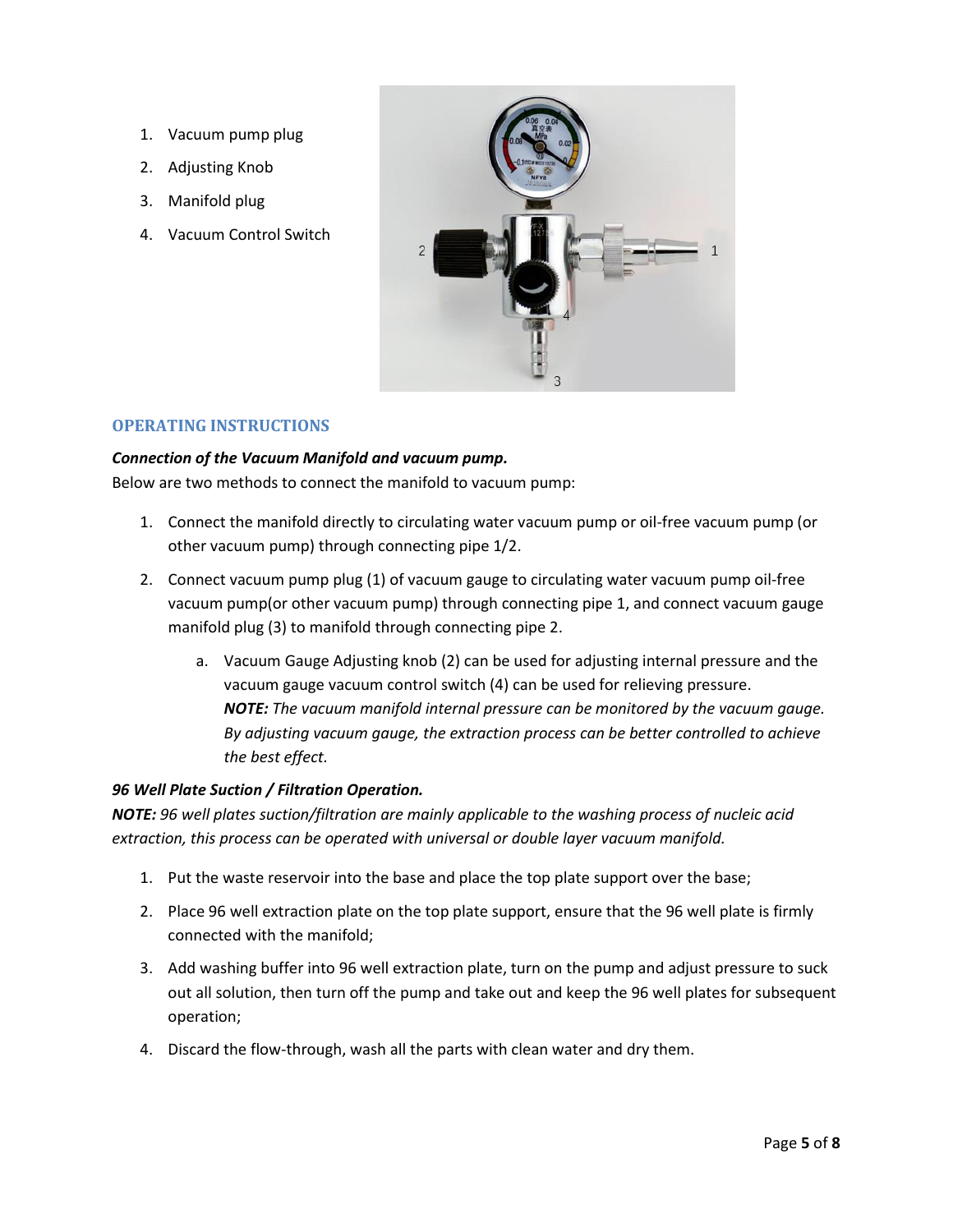# *96 well Plate Filtration and Binding*

*NOTE: 96 well plates filtration and binding is mainly applicable to filtration and binding process of nucleic acid extraction, this process can be operated with double layer vacuum manifold.*

- 1. Put the bottom plate support into the base and put 96 well extraction plate on the top plate support 1, and put the top plate support 1 over the base. Put 96 well plate filtration plates on top support 2. Place support 2 over support 1, and ensure that the 96 well plates are firmly connected with the manifold;
- 2. Add your lysed solution into 96 well extraction plates and adjust the pressure to suck all the solution into 96 well extraction plates and turn off the pump, remove the 96 well filtration plates and keep the 96 well extraction plates for subsequent operation;
- 3. Wash all the parts with clean water and dry them.

#### <span id="page-5-0"></span>*96 well Plate Elution*

*NOTE: 96 well plates elution is mainly applicable to elution process of nucleic acid extraction.*

- 1. Put the collection plate (6mm pad and 15 mm pad can be selected as needed) into the base and place the top plate support over the base;
- 2. Put 96 well extraction plate on the top plate support, ensure that the 96 well plates be firmly connected;
- 3. Add elution solution into 96 well extraction plate, turn on the pump and adjust pressure to suck out all solution into 96 well collection plates, then turn off the pump, remove the 96 well extraction plates and keep the 96 well plates for subsequent operation;
- 4. Wash all the parts with clean water and dry them.

#### <span id="page-5-1"></span>*Spin column Suction filtration*

*NOTE: Spin column suction filtration is mainly applicable to rinsing process of nucleic acid extraction.*

- 1. Put the waste reservoir into the base and place the 12-position spin column lid over the base;
- 2. Connect the spin column with the connector to avoid cross-contamination between samples;
- 3. Add rinsing solution into spin column, turn on the pump and adjust pressure to suck out all solution into waste reservoir, then turn off the pump, keep the spin column for subsequent operation;
- 4. Discard the flow-through, wash all the parts with clean water and dry them.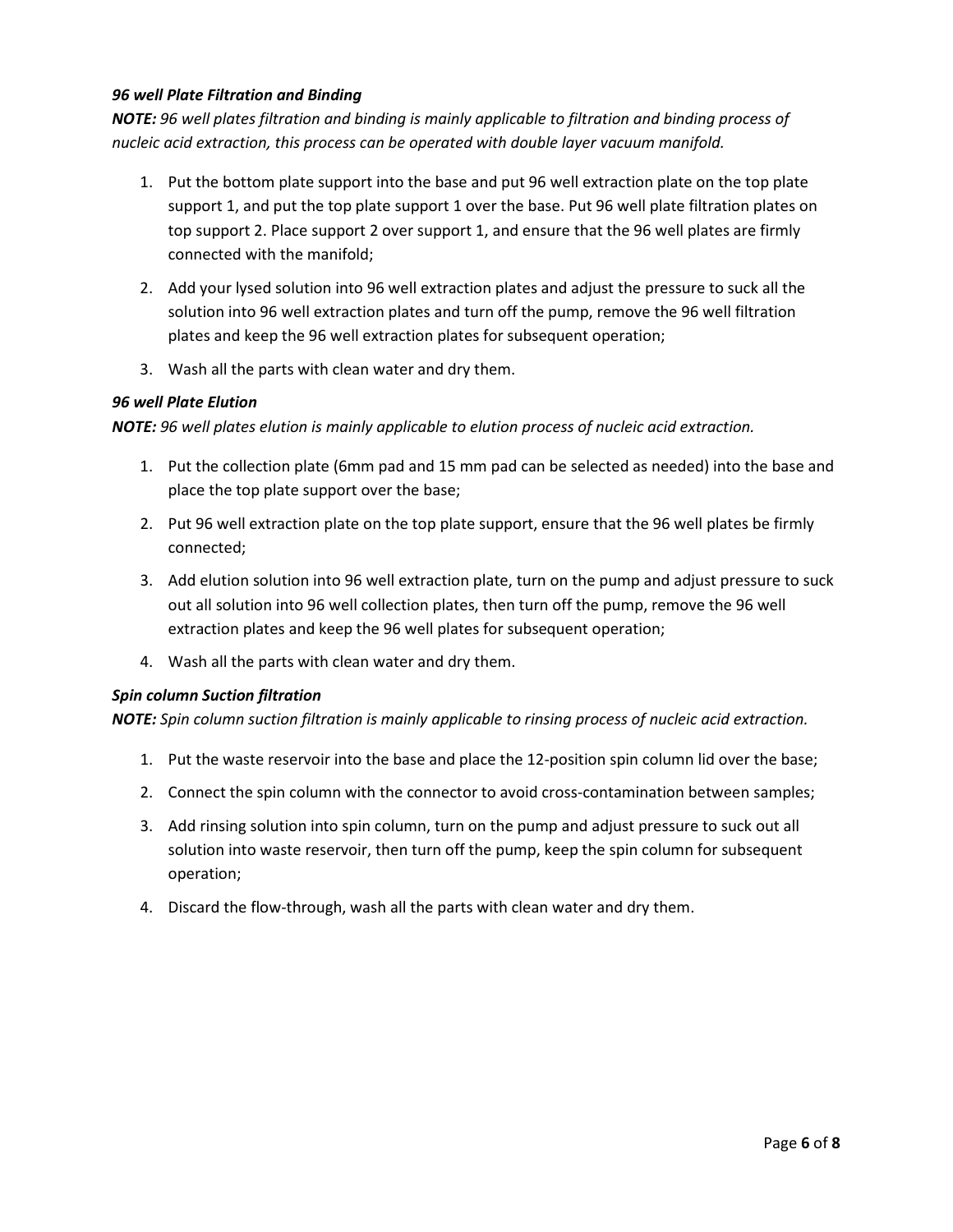#### <span id="page-6-0"></span>**CLEANING & MAINTENANCE**

- 1. Keep Vacuum manifold dry and clean. All parts can be washed with clean water and dried with clean tissue or towel.
- 2. Vacuum manifold is not resistant to alcohols reagents such as ethanol and methanol. Do not put the acrylic material parts (such as top plate support, bottom plate support and waste reservoir) in alcohols for long time in case erosion and cracking. The manifold base is not resistant to phenol or chloroform, please wash it with water if these reagents fall on it.
- 3. To ensure the performance of Vacuum manifold, do not use silicon resin or vacuum grease on any part of the manifold

| <b>Chemical</b>              | <b>Solvent Compatibility</b> |  |
|------------------------------|------------------------------|--|
| Chlorine bleach (12%)        |                              |  |
| Hydrochloric acid            |                              |  |
| Sodium chloride              | Compatible                   |  |
| Sodium hydroxide             |                              |  |
| Urea                         |                              |  |
| Acetic acid                  |                              |  |
| Acetone                      |                              |  |
| Chromic acid                 |                              |  |
| Phenol                       |                              |  |
| <b>Concentrated alcohols</b> | Not Compatible               |  |
| Benzene                      |                              |  |
| Chloroform                   |                              |  |
| <b>Ethers</b>                |                              |  |
| Toluene                      |                              |  |

# <span id="page-6-1"></span>**CHEMICAL COMPATIBILITY**